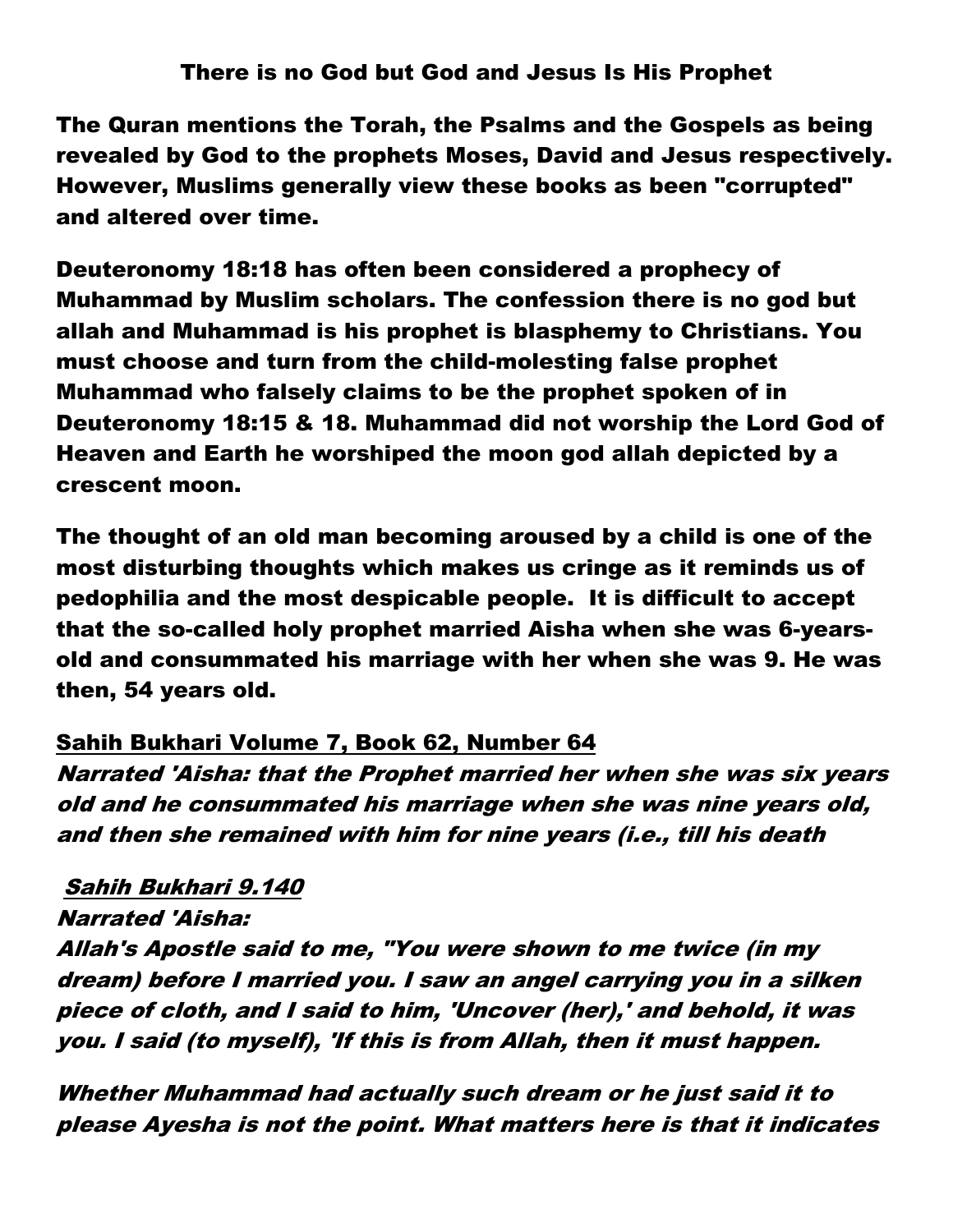## that Ayesha was a baby being "carried" by an angel when the Prophet dreamed of her.

Amazingly, both Mohamed and Islam and Joseph Smith with the Mormons both claim to have begun with a vision from an angel.

II Corinthians 11:14-15 And no marvel; for Satan himself is transformed into an angel of light. 15 Therefore [it is] no great thing if his ministers also be transformed as the ministers of righteousness; whose end shall be according to their works.

The Quran promises a heaven full of wine and free sex (Suras 2:25; 4:57; 11:23; 47:15).

If drunkenness and gross immorality is sinful on earth, how is it right in Paradise?

The Quran's picture of paradise is exactly what a seventh-century pagan Arab would have thought wonderful. The carnal concept of a harem of beautiful women and all the wine you can drink is in direct conflict with the spirituality and holiness of the Biblical concept of heaven (Revelation 22:12-17).

FaithFreedom.org Ali Sina

"By most conservative counts, the Quran contains over 100 passages that call Muslims to take up arms against unbelievers" ie: Christians and Jews "in the name of Allah."

"Kill them [unbelievers] wherever you find them… And fight them until there is no more unbelief and worship is for Allah alone" (Quran 2:191- 193).

"Strike off their heads and strike from them every fingertip" (Quran 8:12).

"Allah has purchased from the believers their lives and their properties; in exchange for that they will have Paradise. They fight in the cause of Allah, so they slay and are slain" (Quran 9:111).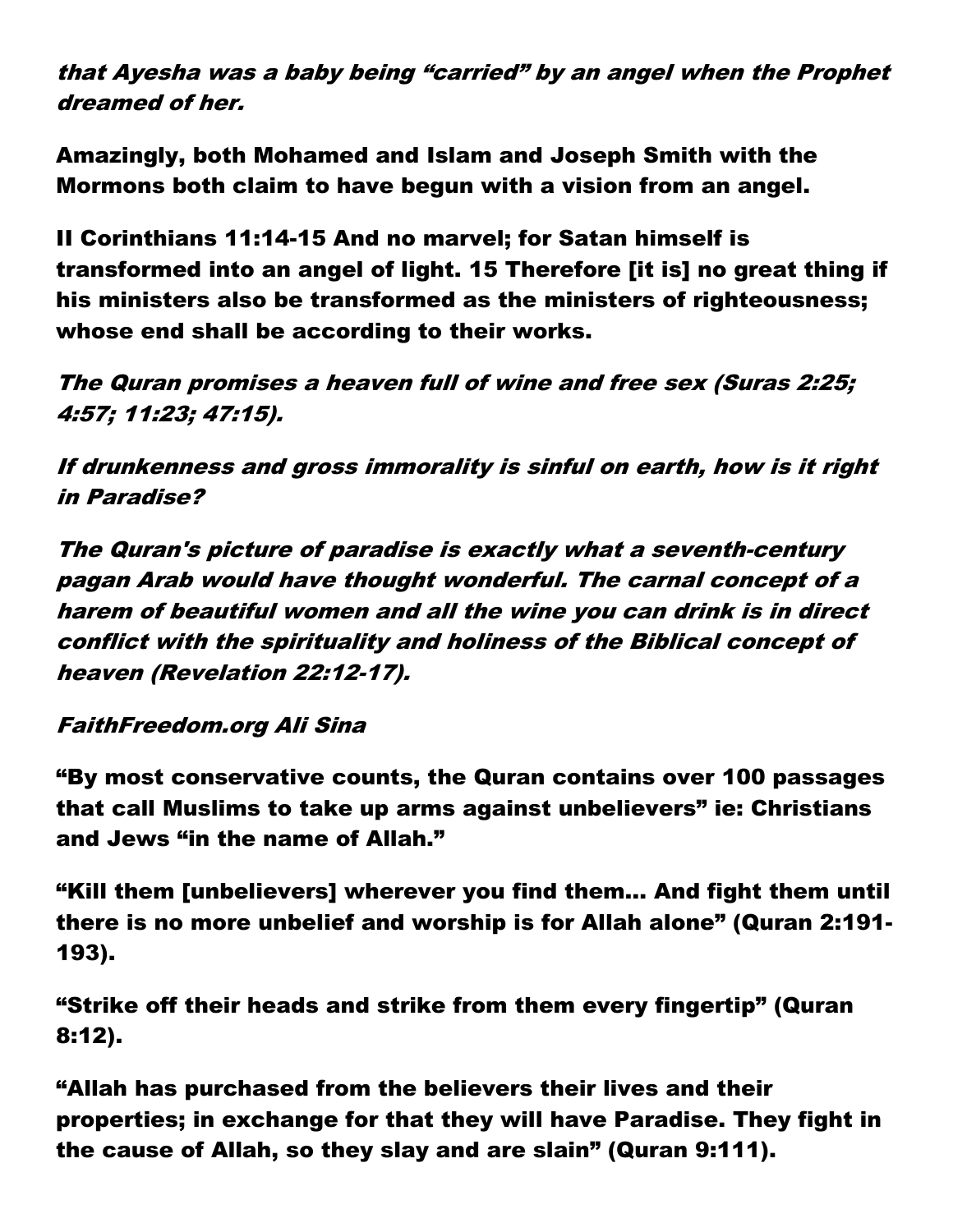"The Messenger of Allah said: I have been commanded to fight against people till they testify that there is no god but Allah, and that Muhammad is the messenger of Allah" (Sahih Muslim 1:33).

The word translated "fight" in many of the verses above is the infamous word jihad,

At this point some will object that the vast majority of Muslims are peaceful people. This is quite true, and we can be thankful it is so. But we must remember that a Muslim's peacefulness is actually inconsistent with the full teachings of the Quran. In other words, most Muslims are not peaceful because of Islam but in spite of Islam. The Japanese journalist, Kenji Goto, who was recently beheaded by ISIS militants wrote in 2010, "Hate is not for humans. Judgment lies with God. That's what I learned from my Arabic brothers and sisters." Sadly and ironically, Goto's 'Arabic brothers and sisters' could not have learned such a peaceful philosophy from the Muslim holy book. Indeed, his final encounter in this life was with Muslims who were following Quran directives to the letter.

In the end, there is no real comparison between Mohammed and Jesus. One says, 'Blessed are you when you persecute,' (Quran 9:111). The other says, 'Blessed are you when others persecute you' (Matt. 5:11). One says, 'Go and kill' (Quran 47:3-4). The other says, 'Come and die' (Luke 9:23). One says, 'Fight until you are victorious' (Quran 61:9). The other has already won the victory for us (1 Cor. 15:57).

There is only one religion of peace, and it comes from the Prince of Peace Himself … Isaiah 9:6ff

God desires His people to be Holy, as He is Holy. Moses' final sermon to the people before they entered the land is found in the book of Deuteronomy. Deuter means second and onomy means law so Deuteronomy means the second time Moses gave the Law to the people.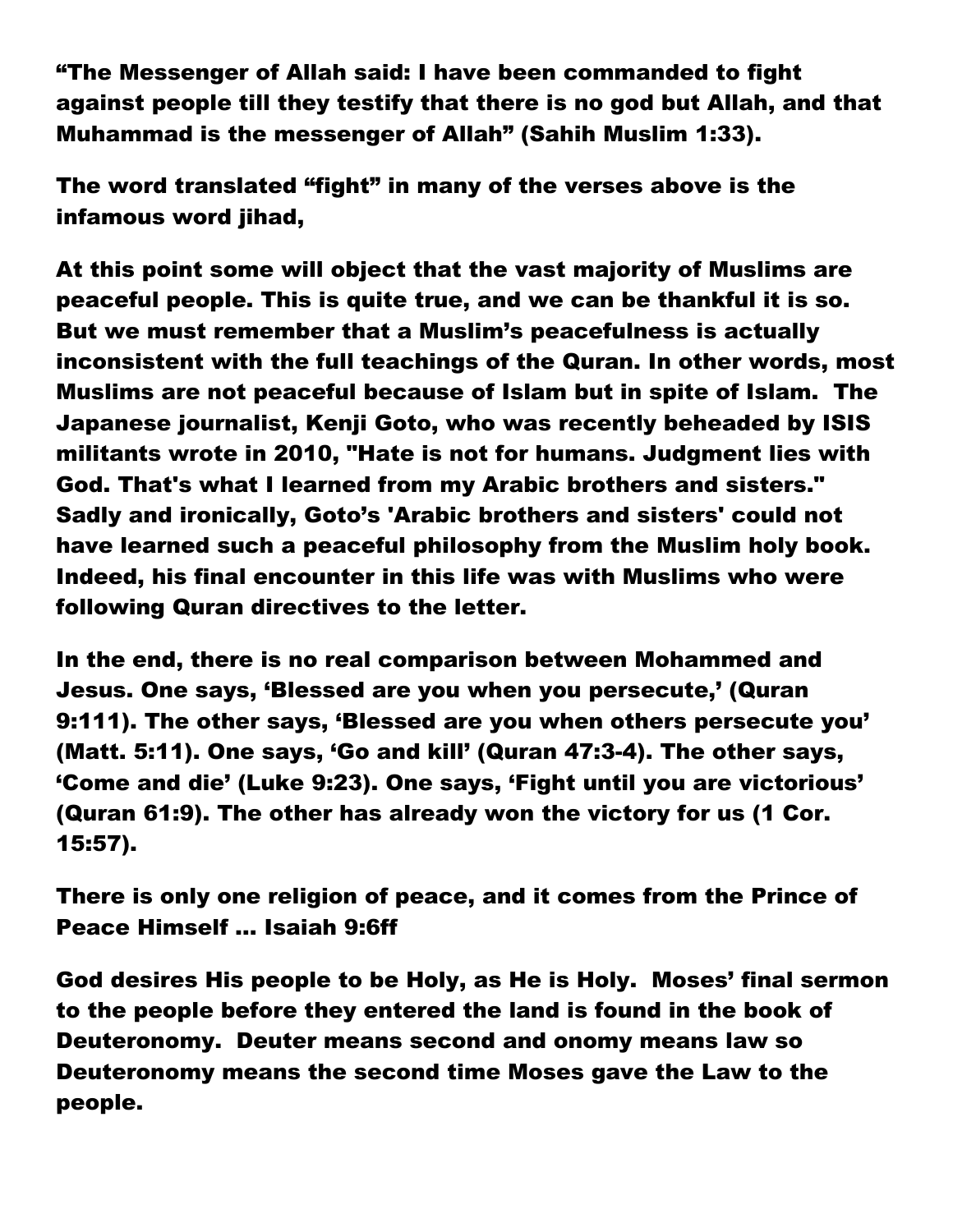Deuteronomy 18:9 When thou art come into the land which the LORD thy God giveth thee, thou shalt not learn to do after the abominations of those nations.

"… abominations …" means stink, these actions stink to God.

Deuteronomy 18:10 There shall not be found among you *any one* that maketh his son or his daughter to pass through the fire, *or* that useth divination, or an observer of times, or an enchanter, or a witch,

"… pass through the fire …" that is offer your son or daughter in sacrifice to other gods or consecrate your son or daughter to the false gods Baal or Molech.

"... Divination, ..." Hebrew *kol-sem kas-am-im* one who tries to find out the future by using lots.

"... Observer of times, ..." Hebrew *me-on-en* one who pretends to tell the future, predicts political or physical change by the aspects of the planets, eclipses, or the motion of the clouds.

"... Enchanter, ..." Hebrew: *men-ach-esh* to inspect the entrails of beasts and observe the flights of birds. Divination of serpents is included.

"... A witch ..." Hebrew: *me-chash-sheph* one who uses drugs, herbs, perfumes pretending to bring certain celestial influences to their aid.

Deuteronomy 18:11 Or a charmer, or a consulter with familiar spirits, or a wizard, or a necromancer.

"... a charmer, ..." Hebrew *chober chaber*, One who uses spells, words or things such as tying knots.

"... a consulter of familiar spirits, ..." Hebrew sholel-ob one who inquires by means of one spirit to get an answer of another superior spirit.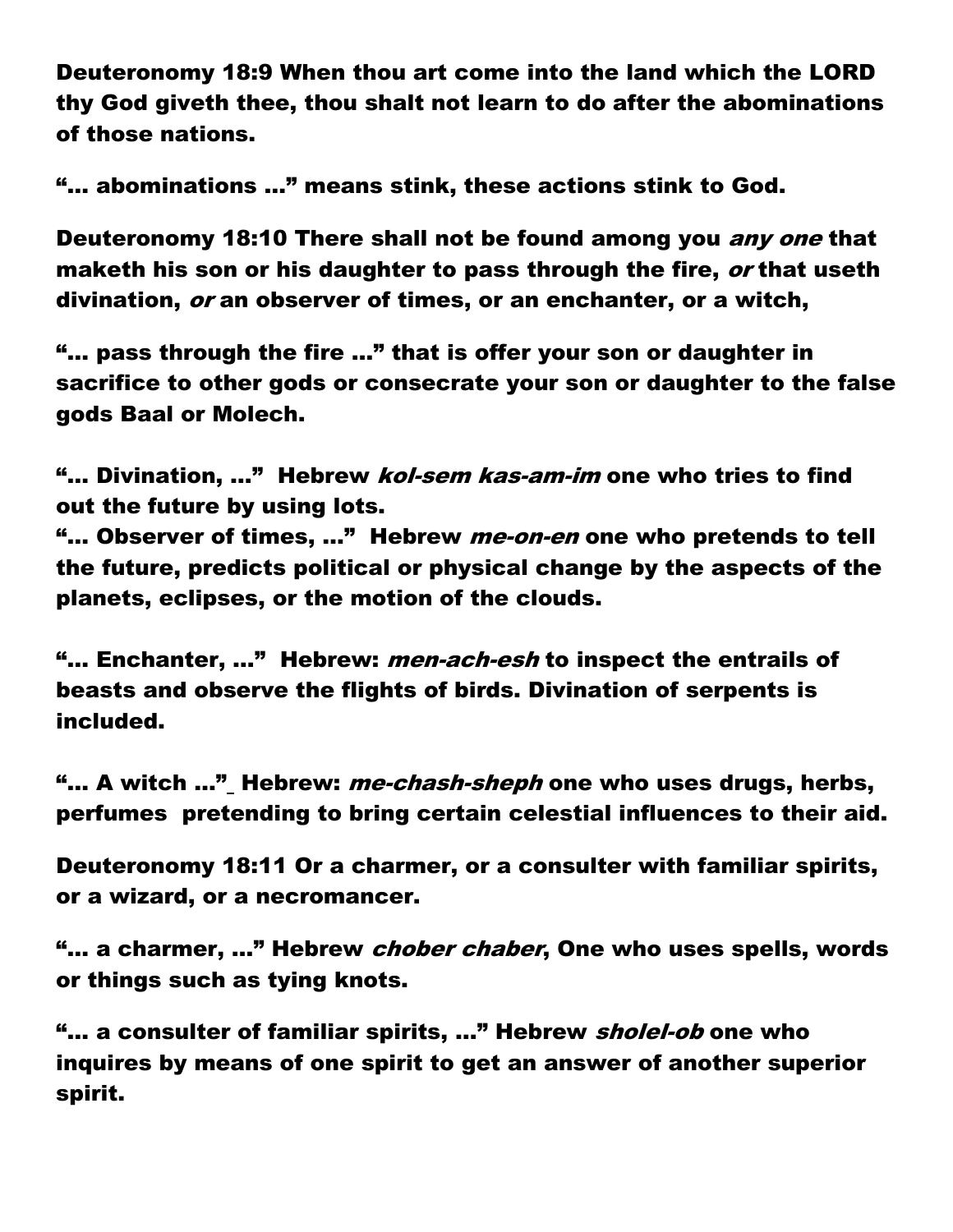"... a wizard, ..." Hebrew *yid-de-oni*, A wise one or knowing one, considered the masculine word of a witch.

"... Necromancer ..." Hebrew: *do-resh lel ham-meth-im*, one who seeks to make inquiries in the dead or provoke the dead to disclose the secrets of the spiritual world.

Deuteronomy 18:12 For all that do these things are an abomination unto the LORD: and because of these abominations the LORD thy God doth drive them out from before thee.

Deuteronomy 18:13 Thou shalt be perfect with the LORD thy God.

Deuteronomy 18:14 For these nations, which thou shalt possess, hearkened unto observers of times, and unto diviners: but as for thee, the LORD thy God hath not suffered thee so to do.

Deuteronomy 18:15 The LORD thy God will raise up unto thee a Prophet from the midst of thee, of thy brethren, like unto me; unto him ye shall hearken;

Phillip had this prophecy in mind when he said, "We have found him of whom Moses in the law did write, Jesus of Nazareth

John 1:45 Philip findeth Nathanael, and saith unto him, We have found him, of whom Moses in the law, and the prophets, did write, Jesus of Nazareth, the son of Joseph.

Christ had it in mind himself when he said, "Moses wrote of me

John 5:46 For had ye believed Moses, ye would have believed me: for he wrote of me.

Stephen declared Christ to be the fulfillment of this prophecy.

Acts 7:37 This is that Moses, which said unto the children of Israel, A prophet shall the Lord your God raise up unto you of your brethren, like unto me; him shall ye hear.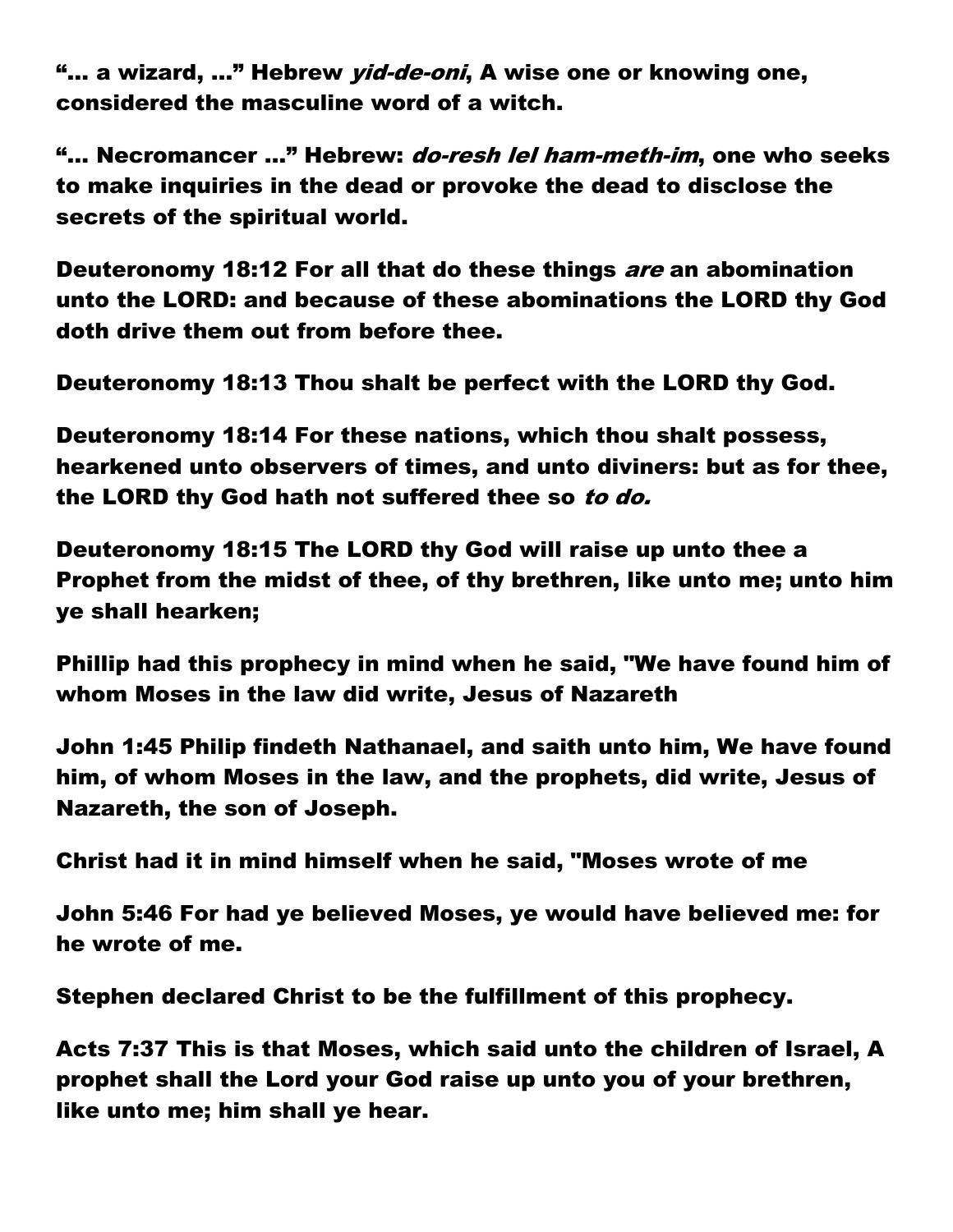Here in Deuteronomy 18:15 is a statement that the Hebrew nation which was then being organized would not be the system by which all nations of the Earth are to be blessed. The Hebrew Nation will be superseded by another system the "New Covenant" given by another prophet and law giver like Moses. In the future, Israel will be superseded by the Church of Christ.

The Lord God will raise up for the Hebrew people a prophet instead of diviners, magicians or observers of times. Here God promises to give them an infallible guide, who will tell them all things that makes peace between God and man. This prophet's declarations will completely answer the end of all knowledge that was pretended to be gained by the heathen nation's false prophets. This coming prophet will legislate the New Covenant, He will be a king, prophet, a High Priest who is a mediator, and the head or chief of the people of God. He is such a prophet as has never before appeared and would have no equal until the end of the world.

"a Prophet" would be in every way "equal to Moses," a quality in which every other prophet of human history was lacking.

"The prophet here promised was the MESSIAH. He alone was like Moses in his mediatorial office, in the peculiar excellence of his ministry, in the number and variety of his miracles, and in his being the Supreme Lawgiver of the whole New Covenant."

This prophet is: the Lord Jesus Christ who was in the bosom of the Father, who came to declare Him to mankind. Every word spoken by Him is a living infallible oracle from God Himself and must be received and obeyed as such.

Deuteronomy 18:16 According to all that thou desiredst of the LORD thy God in Horeb in the day of the assembly, saying, Let me not hear again the voice of the LORD my God, neither let me see this great fire any more, that I die not.

The mention of Horeb or Mount Sinai in this passage makes it certain that what Israel received there was Moses as a mediator of the Divine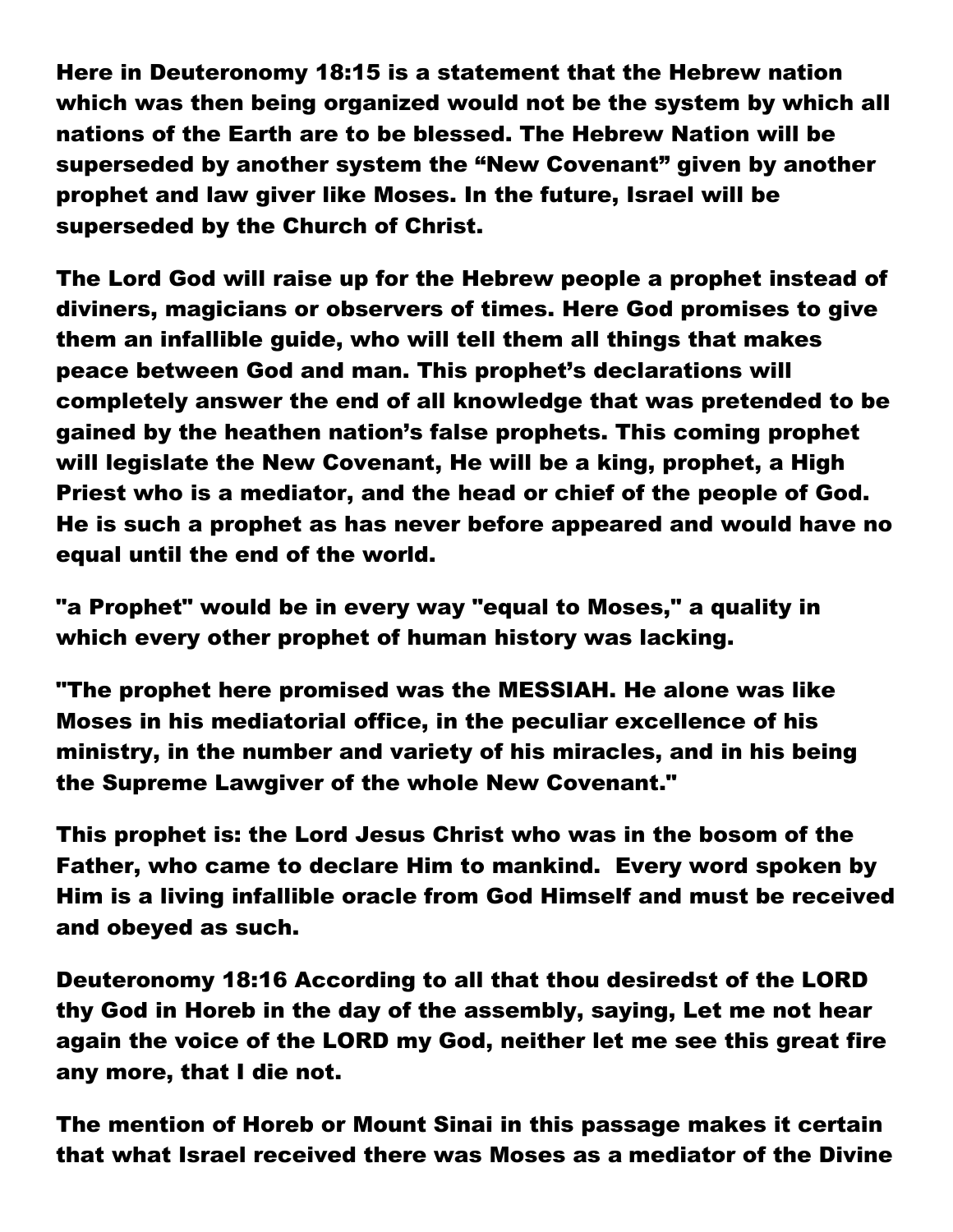revelation and that must mean that another mediator alone could fulfill this prophecy. Of course, Jesus Christ is that "One Mediator"

I Timothy 2:5 For [*there is*] one God, and one mediator between God and men, the man Christ Jesus;

Where in all history was there after Moses another mediator except Christ? In this we have the certainty of the unique application of this passage to Jesus Christ and to Jesus Christ only.

Deuteronomy 18:17 And the LORD said unto me, They have well spoken that which they have spoken.

Have you ever thought of what it would be like to see God? No man has seen God, but the people were afraid when they saw representations of God, when He spoke the 10 Commandments to them as found in Exodus 20. When the law was given the people were afraid of God and wanted to see Moses. Isaiah is another example Cf:

Isaiah 6:5 Then said I, Woe is me! for I am undone; because I am a man of unclean lips, and I dwell in the midst of a people of unclean lips: for mine eyes have seen the King, the LORD of hosts.

Luke 2:9 And, lo, the angel of the Lord came upon them, and the glory of the Lord shone round about them: and they were sore afraid.

Because the representations of God are so frightening we have a prophet from God to speak to us for Him.

Deuteronomy 18:18 I will raise them up a Prophet from among their brethren, like unto thee, and will put my words in his mouth; and he shall speak unto them all that I shall command him.

The Prophet Messiah or Christ is to be:

He will be a national prophet, twice God said the coming prophet would be from Israel "from among their brethren" in verses 15 and 18. God has just condemned the foreign nations and how they attempted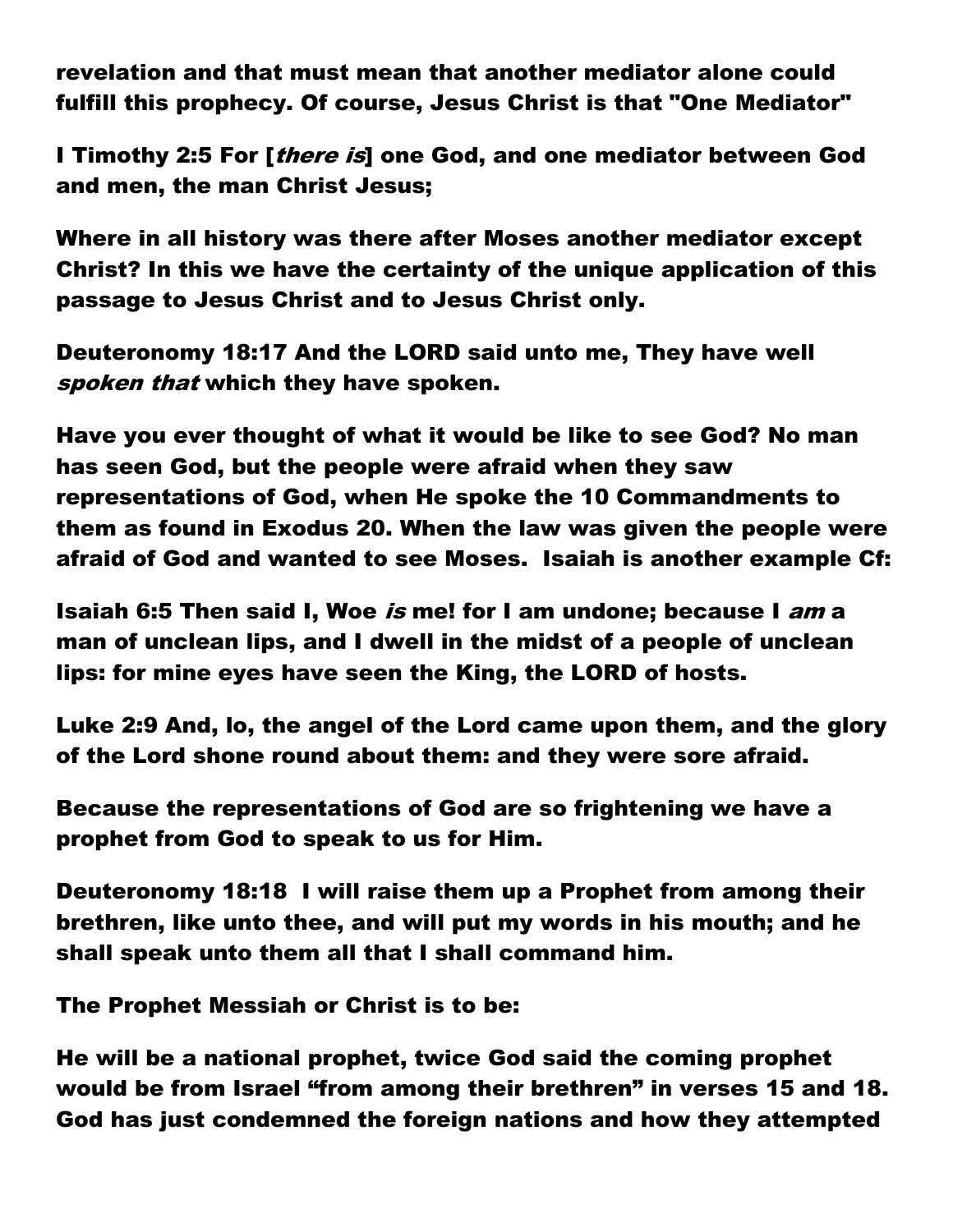to get revelations from Him. God desires his people to be different from the pagans around them.

He is to be a Divine Prophet: Jesus is the New Covenant prophet Who claimed to speak only God's word cf:

John 7:16 Jesus answered them, and said, My doctrine is not mine, but his that sent me.

John 8:28 Then said Jesus unto them, When ye have lifted up the Son of man, then shall ye know that I am he, and that I do nothing of myself; but as my Father hath taught me, I speak these things.

Matthew 17:5 While he yet spake, behold, a bright cloud overshadowed them: and behold a voice out of the cloud, which said, This is my beloved Son, in whom I am well pleased; hear ye him.

The Father expects his people in this dispensation of grace and the Church to listen to His Son. The picture in these verses of Moses the great Law giver and Prophet and Elijah the greatest of the other O.T. prophets must now give way to Jesus the Son the fulfillment.

He will be a Demanding Prophet: The people suffered greatly when they did not listen to the Old Testament prophets. Cf:

John 8:51 Verily, verily, I say unto you, If a man keep my saying, he shall never see death.

John 6:63 It is the spirit that quickeneth; the flesh profiteth nothing: the words that I speak unto you, *they* are spirit, and *they* are life.

Deuteronomy 18:19 And it shall come to pass, that whosoever will not hearken unto my words which he shall speak in my name, I will require *it* of him.

The reverse is also true he who does not keep His words will not see life.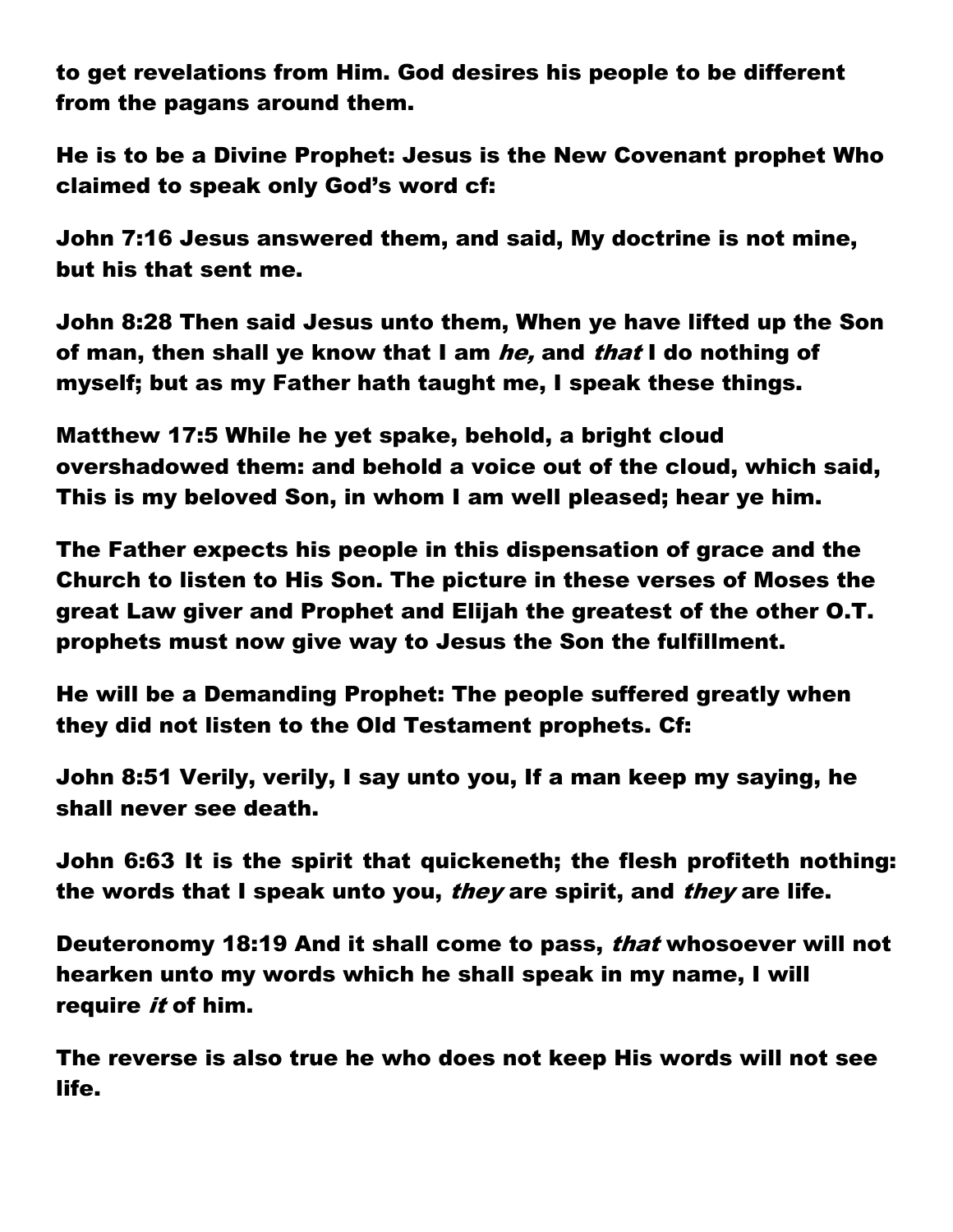John 12:48 He that rejecteth me, and receiveth not my words, hath one that judgeth him: the word that I have spoken, the same shall judge him in the last day.

Deuteronomy 18:20 But the prophet, which shall presume to speak a word in my name, which I have not commanded him to speak, or that shall speak in the name of other gods, even that prophet shall die.

Here God commands Israel to put to death all false prophets who do not speak for Him. This Elijah did cf:

I Kings 18:40 And Elijah said unto them, Take the prophets of Baal; let not one of them escape. And they took them: and Elijah brought them down to the brook Kishon, and slew them there.

The purpose of this was not punishment but the protection of the people. God does not take error lightly and He wanted His people protected from false prophets, who would lead them astray.

Deuteronomy 18:21 And if thou say in thine heart, How shall we know the word which the LORD hath not spoken?

Jesus the prophet gave directions to the Church of Christ about true and false prophets.

Matthew 7:15-16 Beware of false prophets, which come to you in sheep's clothing, but inwardly they are ravening wolves. 16 Ye shall know them by their fruits. Do men gather grapes of thorns, or figs of thistles?

1 John 4:1-3 Beloved, believe not every spirit, but try the spirits whether they are of God: because many false prophets are gone out into the world.

Speaking about the Church at Berea Paul said of them:

Acts 17:11 These were more noble than those in Thessalonica, in that they received the word with all readiness of mind, and searched the scriptures daily, whether those things were so.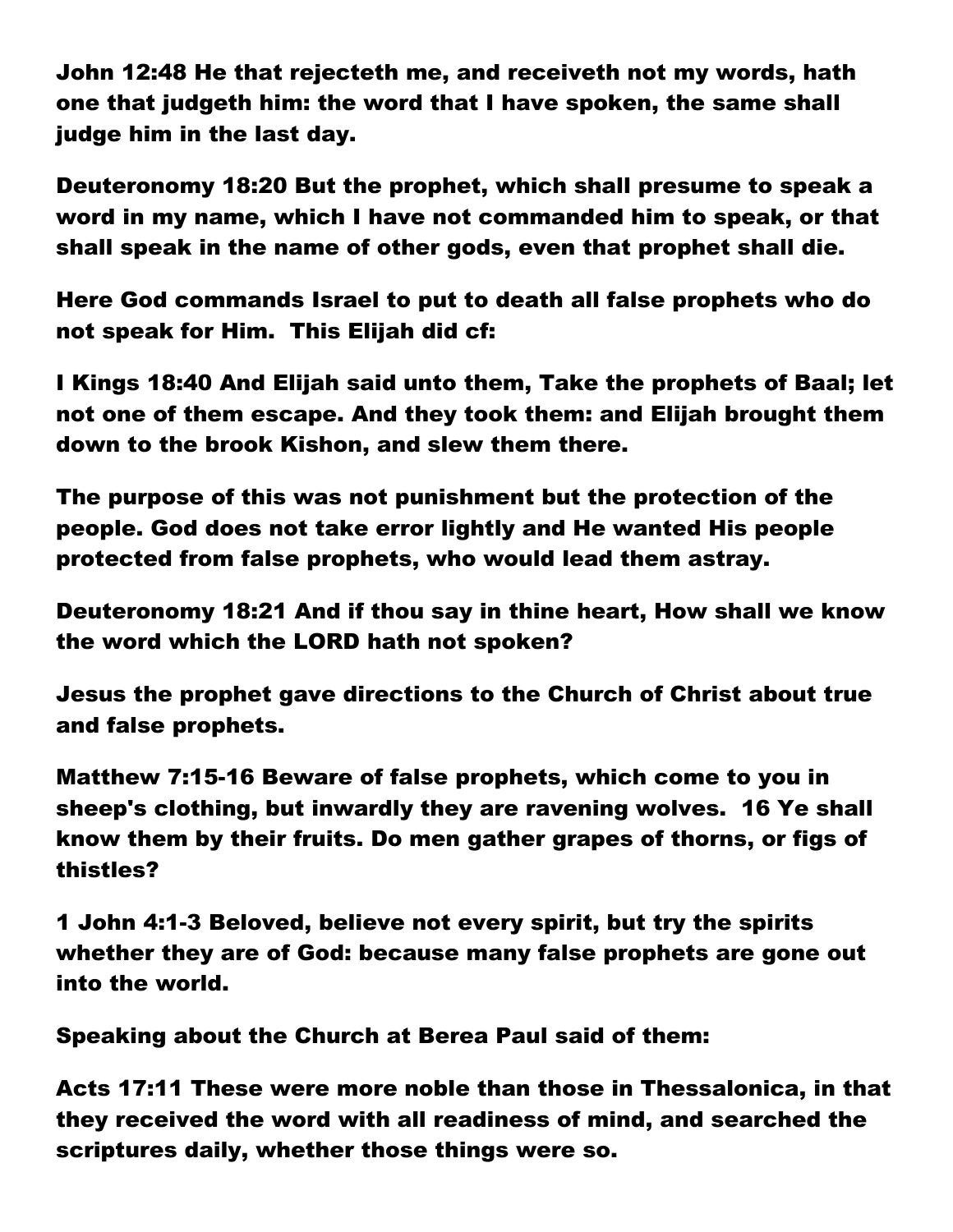Deuteronomy 18:22 When a prophet speaketh in the name of the LORD, if the thing follow not, nor come to pass, that is the thing which the LORD hath not spoken, but the prophet hath spoken it presumptuously: thou shalt not be afraid of him.

When is a prophet a prophet? When everything he says comes to pass as Moses:

Deuteronomy 18 gives us the knowledge that every word that a true prophet of God speaks must come to pass.

Ahab proposed to end the peace between Israel and Syria by recapturing the important trading city Ramoth-Gilead. Jehoshaphat king of Judah joined forces with Ahab in spite of the ominous warning of the prophet Mi-KAI-ah.

The prophet must be 100% true and accurate and cannot miss any prediction. This verse was called upon to be a witness for Mi-cai'-ah the prophet in the Old Testament cf:

I Kings 22:1-15 And they continued three years without war between Syria and Israel. 2 And it came to pass in the third year, that Jehoshaphat (je-HO-sa-fat) the king of Judah came down to the king of Israel. 3 And the king of Israel said unto his servants, Know ye that Ra-moth in Gilead is ours, and we be still, and take it not out of the hand of the king of Syria? 4 And he said unto Jehoshaphat, Wilt thou go with me to battle to Ra-moth-Gilead? And Jehoshaphat said to the king of Israel, I *am* as thou *art*, my people as thy people, my horses as thy horses. 5 And Jehoshaphat said unto the king of Israel, Enquire, I pray thee, at the word of the LORD to day. 6 Then the king of Israel gathered the prophets together, about four hundred men, and said unto them, Shall I go against Ra-moth-Gilead to battle, or shall I forbear? And they said, Go up; for the Lord shall deliver *it* into the hand of the king. 7 And Jehoshaphat said, Is there not here a prophet of the LORD besides, that we might enquire of him? 8 And the king of Israel said unto Jehoshaphat, There is yet one man, Mi-cai'-ah the son of Imlah, by whom we may enquire of the LORD: but I hate him; for he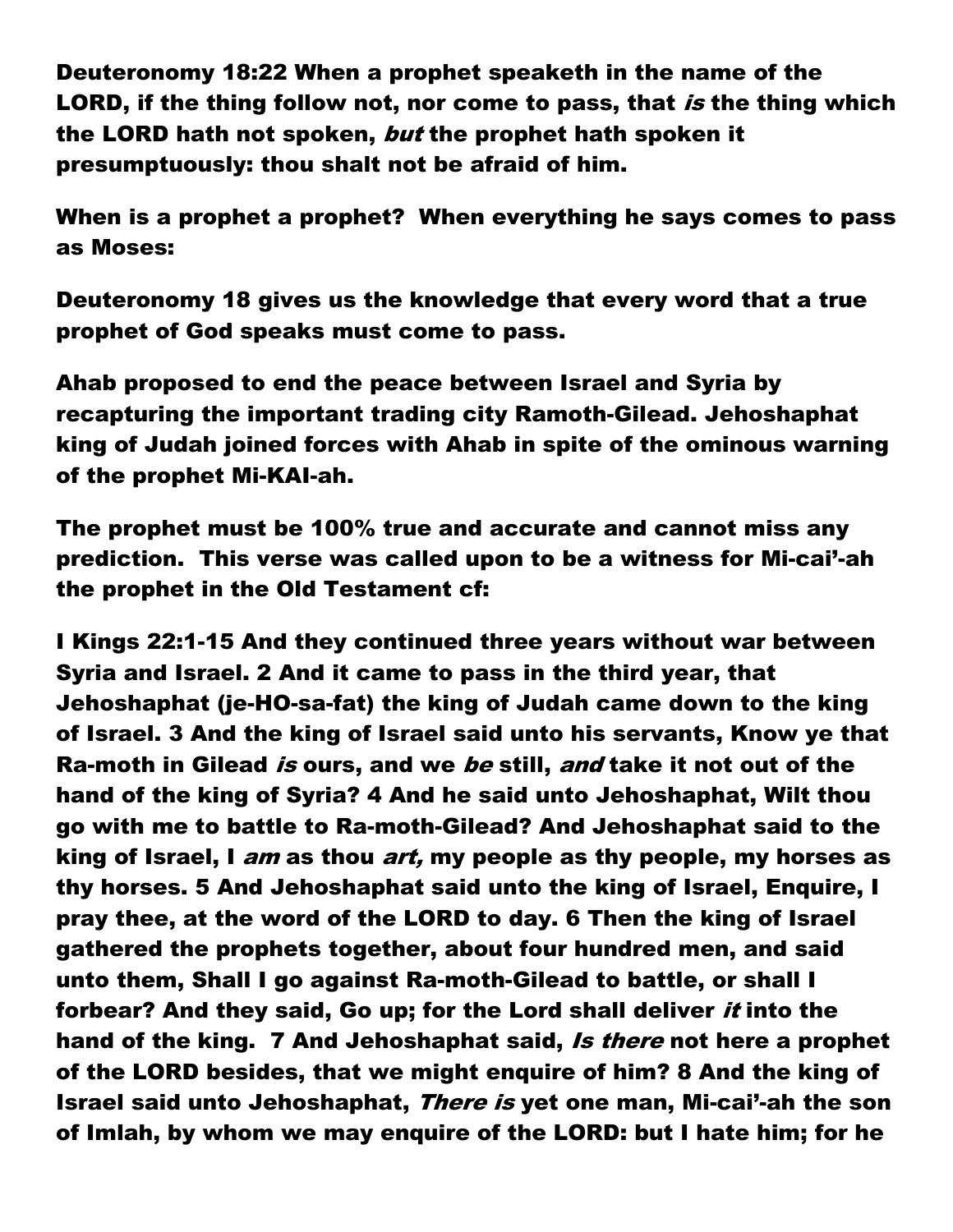doth not prophesy good concerning me, but evil. And Jehoshaphat said, Let not the king say so. 9 Then the king of Israel called an officer, and said, Hasten *hither* Mi-cai'-ah the son of Imlah. 10 And the king of Israel and Jehoshaphat the king of Judah sat each on his throne, having put on their robes, in a void place in the entrance of the gate of Samaria; and all the prophets prophesied before them. 11 And Zed-e-ki'-ah the son of Che-na'-a-nah made him horns of iron: and he said, Thus saith the LORD, With these shalt thou push the Syrians, until thou have consumed them. 12 And all the prophets prophesied so, saying, Go up to Ramoth-Gilead, and prosper: for the LORD shall deliver *it* into the king's hand. 13 And the messenger that was gone to call Mi-cai'-ah spake unto him, saying, Behold now, the words of the prophets *declare* good unto the king with one mouth: let thy word, I pray thee, be like the word of one of them, and speak that which is good. 14 And Mi-cai'-ah said, As the LORD liveth, what the LORD saith unto me, that will I speak. 15 he came to the king. And the king said unto him, Mi-cai'-ah, shall we go against Ramoth-Gilead to battle, or shall we forbear? And he answered him, Go, and prosper: for the LORD shall deliver *it* into the hand of the king.

"deliver it into the hand of the king" what king? Ahab to Benhadad, it could be either one? That, of course, along with Micai'-ah's sarcastic and ironical manner identified his words here as ironic sarcasm. Also, let it be noted that Mi-cai'-ah did not say, "Thus saith the LORD." Ahab instantly knew that Micai'-ah was pulling his leg, being sarcastic and he had not been given a true prophecy of the LORD.

I Kings 22:16-27 And the king said unto him, How many times shall I adjure thee that thou tell me nothing but *that which is* true in the name of the LORD?

"How many times shall I adjure thee?" Ahab was well acquainted with Mi'-cai-ah. as indicated not only by this remark but Ahab was familiar with other prophecies which he had heard from the mouth of Mi'-caiah. Jewish legend is that Mi-cai'-ah here is exactly the same prophet Ahab had encountered upon those two other occasions 1 Kings 20: which would also account for the fact of Ahab having thrown him into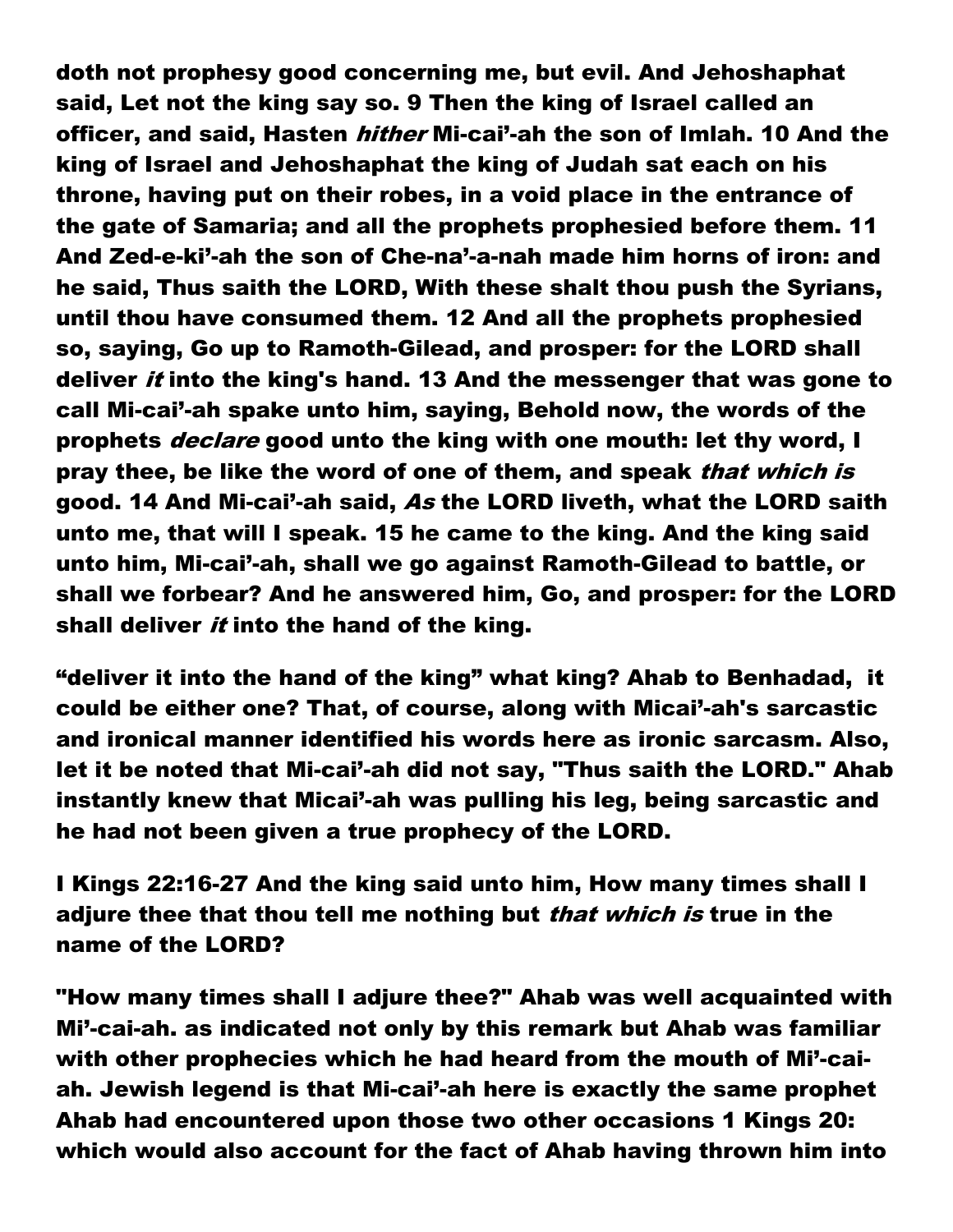prison. Note also that Ahab's had earlier charge that Mi'-cai-ah never prophesied anything good concerning him.

I Kings 22:17 And he said, I saw all Israel scattered upon the hills, as sheep that have not a shepherd: and the LORD said, These have no master: let them return every man to his house in peace.

 "… I saw all Israel scattered upon the hills, as sheep that have not a shepherd:" V:17. These identical words concerning Israel were also used by Moses Numbers 27:17 this is an example and powerful proof that the Pentateuch was then written. This was prior to the ninth century B.C. There was nothing ambiguous about this prophecy of the scattering of Israel and the loss death of their shepherd; because for generations, all Israel had been familiar with the true meaning of these words as first spoken by Moses.

I kings 22:18 And the king of Israel said unto Jehoshaphat, Did I not tell thee that he would prophesy no good concerning me, but evil? 19 And he said, Hear thou therefore the word of the LORD: I saw the LORD sitting on his throne, and all the host of heaven standing by him on his right hand and on his left. 20 And the LORD said, Who shall persuade Ahab, that he may go up and fall at Ramoth-Gilead? And one said on this manner, and another said on that manner. 21 And there came forth a spirit, and stood before the LORD, and said, I will persuade him. 22 And the LORD said unto him, Wherewith? And he said, I will go forth, and I will be a lying spirit in the mouth of all his prophets. And he said, Thou shalt persuade him, and prevail also: go forth, and do so.

Here we have a glimpse of the same divine method of dealing with willful and hardened sinners that the apostle Paul spoke of:

II Thessalonians 2:11-12 And for this cause God shall send them strong delusion, that they should believe a lie: 12 That they all might be damned who believed not the truth, but had pleasure in unrighteousness.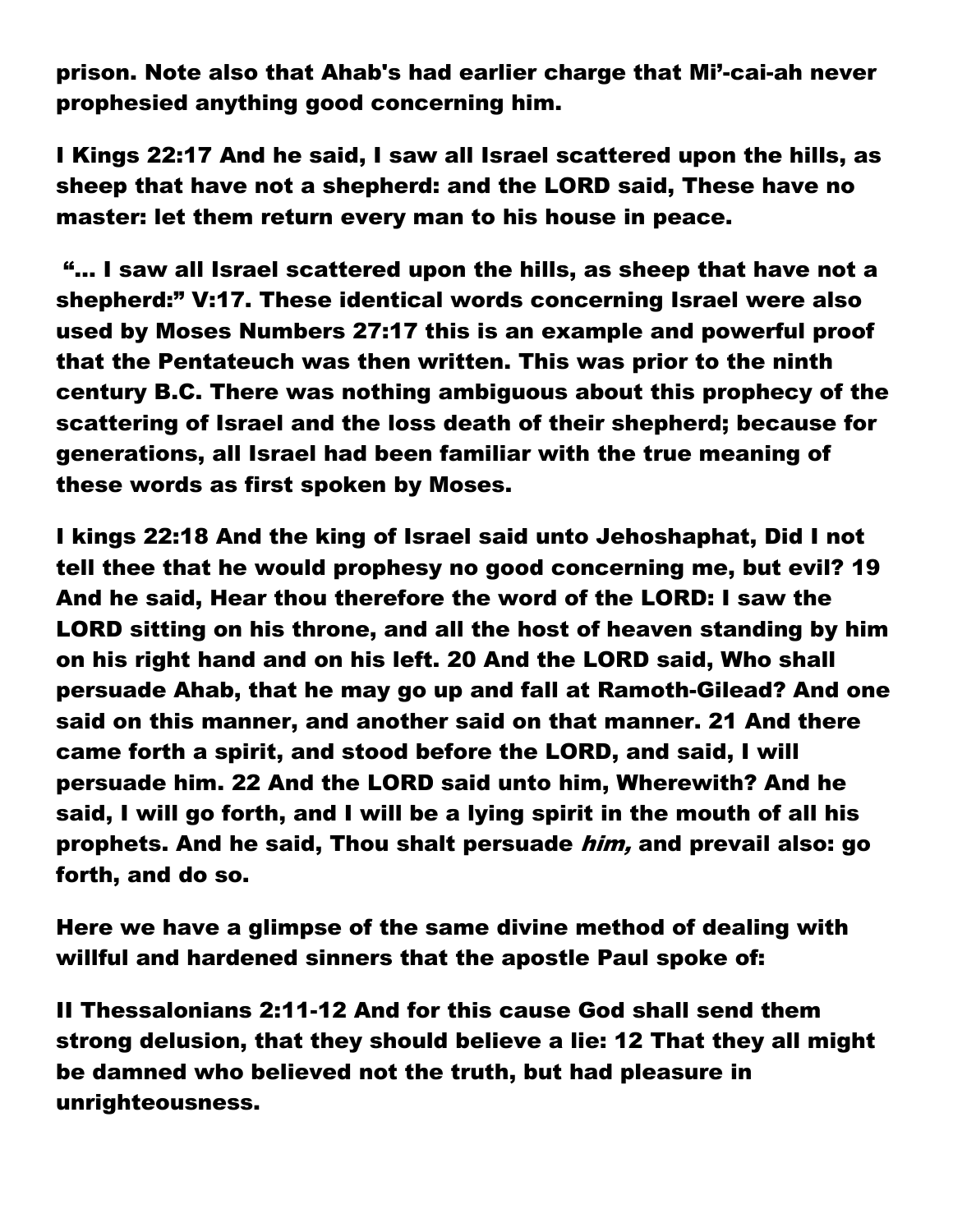I Kings 22:23 Now therefore, behold, the LORD hath put a lying spirit in the mouth of all these thy prophets, and the LORD hath spoken evil concerning thee. 24 But Zed-e-ki'-ah the son of Che-na'-a-nah went near, and smote Mi-cai'-ah on the cheek, and said, Which way went the Spirit of the LORD from me to speak unto thee? 25 And Mi-cai'-ah said, Behold, thou shalt see in that day, when thou shalt go into an inner chamber to hide thyself. 26 And the king of Israel said, Take Micai'-ah, and carry him back unto Amon the governor of the city, and to Joash the king's son; 27 And say, Thus saith the king, Put this *fellow* in the prison, and feed him with bread of affliction and with water of affliction, until I come in peace.

1Kings 22:28 And Mi-cai'-ah said, If thou return at all in peace, the LORD hath not spoken by me. And he said, Hearken, O people, every one of you.

This was a flat declaration that Ahab would die at Ramoth-gilead, and in such an announcement, which he called all of the people to hear, "Mi-cai'-ah accepted the test of all true prophecy, namely, that it will come to pass (Deuteronomy 18:20-22

Deuteronomy 18:22 When a prophet speaketh in the name of the LORD, if the thing follow not, nor come to pass, that is the thing which the LORD hath not spoken, but the prophet hath spoken it presumptuously: thou shalt not be afraid of him.

I Kings 22:29-30 So the king of Israel and Jehoshaphat the king of Judah went up to Ramoth-Gilead. 30 And the king of Israel said unto Jehoshaphat, I will disguise myself, and enter into the battle; but put thou on thy robes. And the king of Israel disguised himself, and went into the battle.

"But put thou on thy robes" Jehoshaphat had to be aware that opposing forces often made a concerted effort to kill the enemy king. That he was willing to act as a decoy to protect the life of Ahab probably implies that he had no other choice … showing what a dunce and a stooge was Jehoshaphat for allowing himself to be used and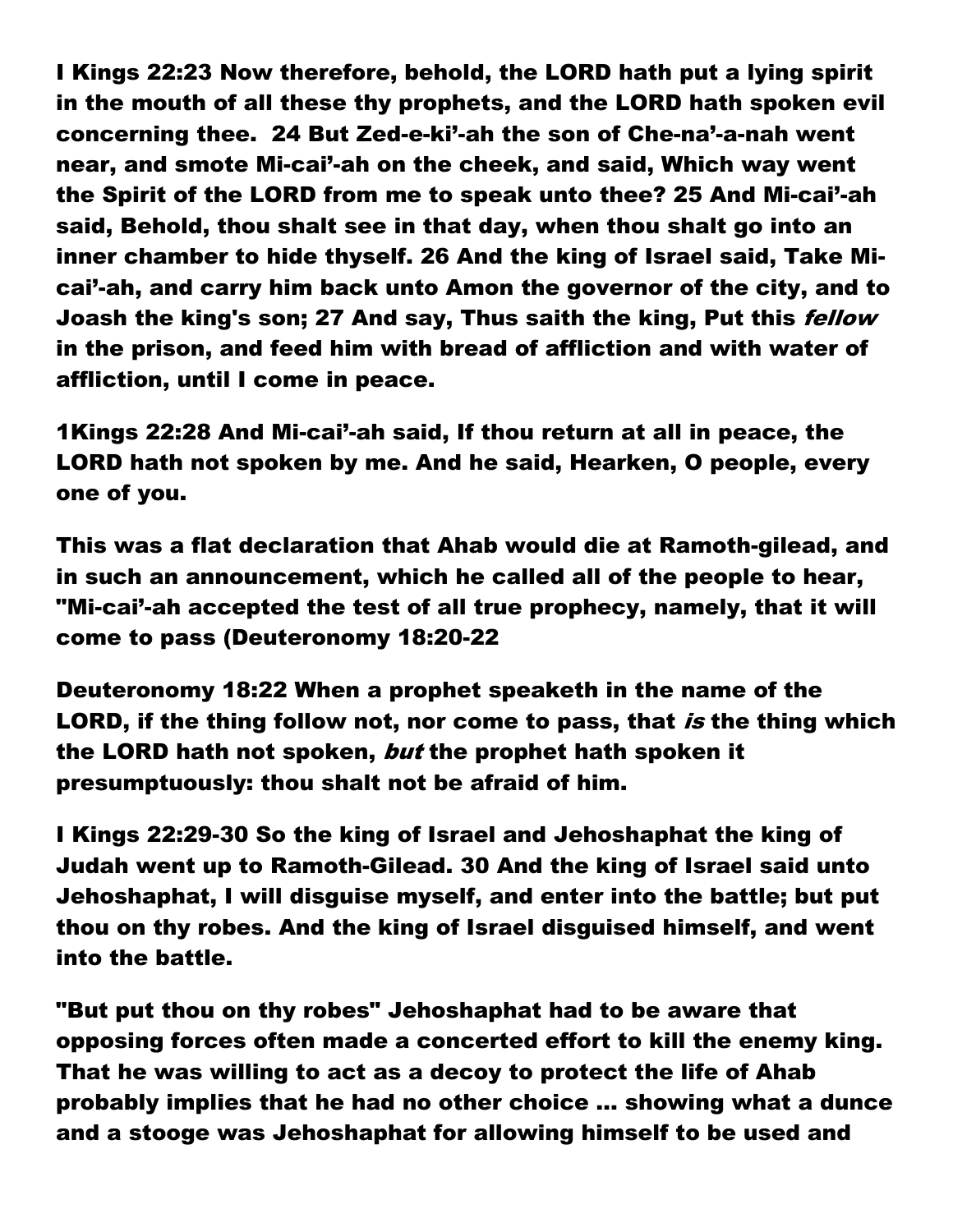accepting such an arrangement as this. The purpose of Ahab's disguise was not treachery against Jehoshaphat, but for the avoidance of fate, to avoid the fulfillment of Mi-cai'-ah's prophecy." Ahab was actually trying to hide from God.

I Kings 22:31-34 But the king of Syria commanded his thirty and two captains that had rule over his chariots, saying, Fight neither with small nor great, save only with the king of Israel. 32 And it came to pass, when the captains of the chariots saw Jehoshaphat, that they said, Surely it is the king of Israel. And they turned aside to fight against him: and Jehoshaphat cried out. 33 And it came to pass, when the captains of the chariots perceived that it was not the king of Israel, that they turned back from pursuing him. 34 And a *certain* man drew a bow at a venture, and smote the king of Israel between the joints of the harness: wherefore he said unto the driver of his chariot, Turn thine hand, and carry me out of the host; for I am wounded.

The arrow struck Ahab between the metal scales that covered the mobile upper legs and joints, and the solid metal breastplate above. This would mean that he was struck in the upper thigh, or groin.

I Kings 22:35-38 And the battle increased that day: and the king was stayed up in his chariot against the Syrians, and died at even: and the blood ran out of the wound into the midst of the chariot. 36 And there went a proclamation throughout the host about the going down of the sun, saying, Every man to his city, and every man to his own country. 37 So the king died, and was brought to Samaria; and they buried the king in Samaria. 38 And *one* washed the chariot in the pool of Samaria; and the dogs licked up his blood; and they washed his armour; according unto the word of the LORD which he spake.

The Old Testament prophets prophesied the coming of the Messiah and His kingdom far in the future but generally their predictions were of those things which were to shortly come to pass. This is so the people might have the fullest proof of their divine mission.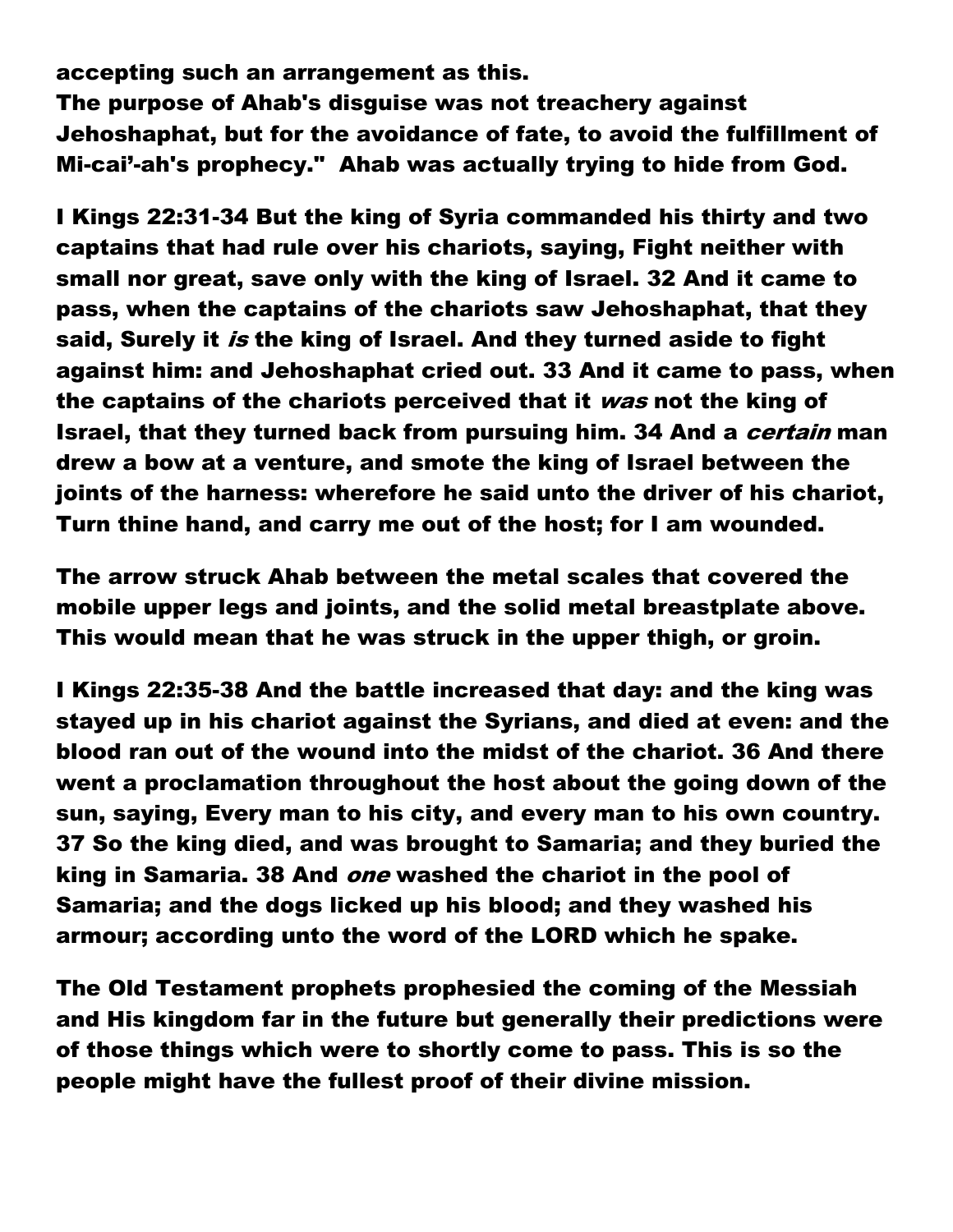The inspired apostle Peter in his second sermon with the inspired apostle John as his witness quotes Deuteronomy 18 and says Jesus is the coming prophet spoken of by Moses cf:

Acts 3:18-21 But those things, which God before had shewed by the mouth of all his prophets, that Christ should suffer, he hath so fulfilled. 19 Repent ye therefore, and be converted, that your sins may be blotted out, when the times of refreshing shall come from the presence of the Lord; 20 And he shall send Jesus Christ, which before was preached unto you: 21 Whom the heaven must receive until the times of restitution of all things, which God hath spoken by the mouth of all his holy prophets since the world began.

Acts 3:22 For Moses truly said unto the fathers, A prophet shall the Lord your God raise up unto you of your brethren, like unto me; him shall ye hear in all things whatsoever he shall say unto you.

Act 3:23 And it shall come to pass, *that* every soul, which will not hear that prophet, shall be destroyed from among the people.

Act 3:24-26 Yea, and all the prophets from Samuel and those that follow after, as many as have spoken, have likewise foretold of these days. 25 Ye are the children of the prophets, and of the covenant which God made with our fathers, saying unto Abraham, And in thy seed shall all the kindreds of the earth be blessed. 26 Unto you first God, having raised up his Son Jesus, sent him to bless you, in turning away every one of you from his iniquities.

Peter directly quotes Deuteronomy 18 and says it is Jesus.

Repent of worshiping falsely follows Peter's instruction found in his first sermon that all but a very small remnant of Jews have rejected:

Acts 2:38 Then Peter said unto them, Repent, and be baptized every one of you in the name of Jesus Christ for the remission of sins, and ye shall receive the gift of the Holy Ghost.